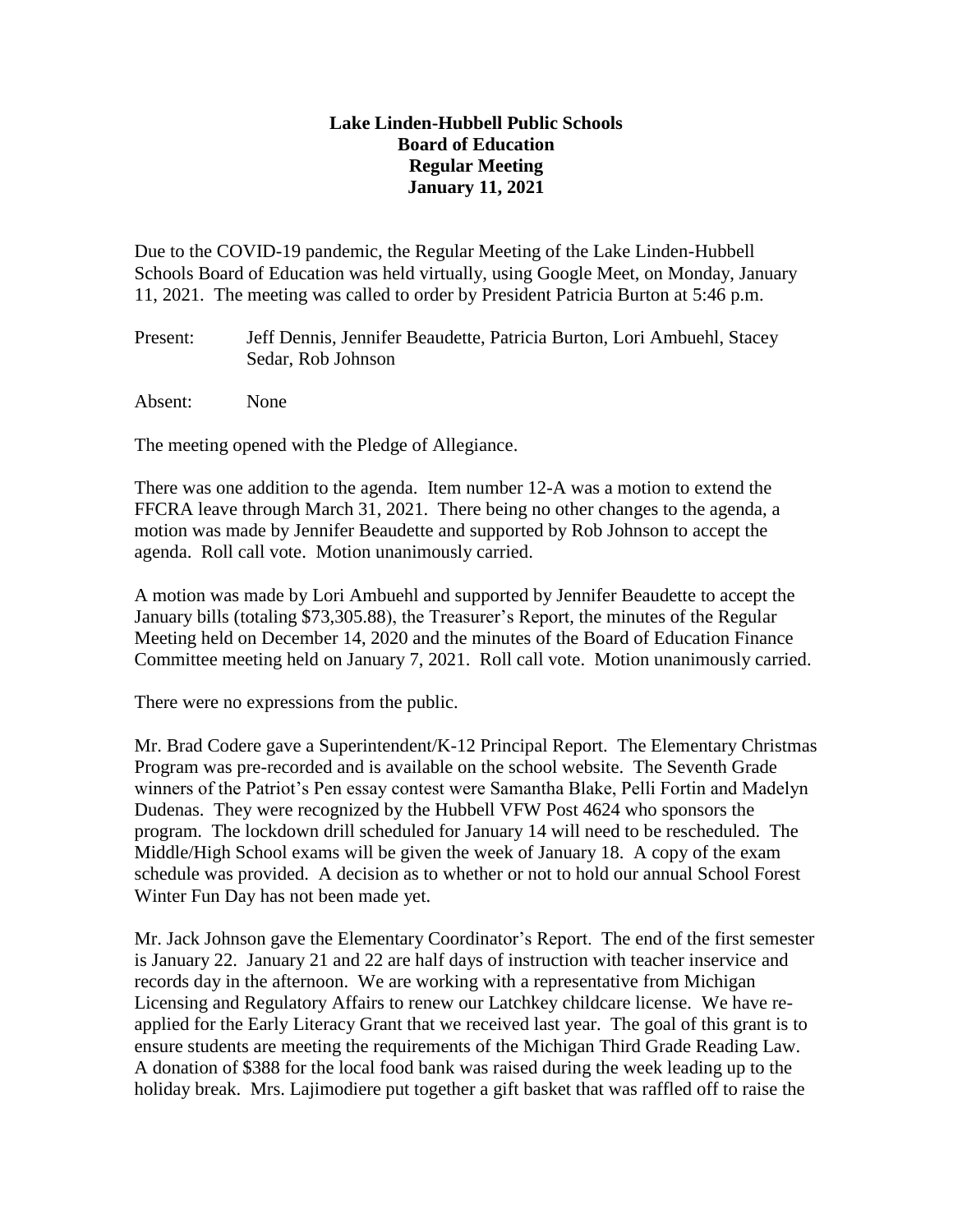money. A total of \$225, raised last year during the March is Reading Month penny war, was donated to 31 Backpacks. Elementary students decorated placements that were used by Little Brothers Friends of the Elderly for their holiday meal distribution.

Mr. Jack Kumpula gave an Athletic Director's Report.

Mr. Brad Fortin gave a Maintenance Report.

Mr. Chris Koskiniemi gave a Transportation Report.

Patricia Burton gave a report on the Board of Education Finance Committee meeting that was held on January 7, 2021.

In observance of School Board Member Recognition Month in Michigan, the Lake Linden-Hubbell Board of Education members were honored for their contributions and commitment to the education of children.

A motion was made by Jennifer Beaudette and supported by Rob Johnson to recognize Samantha Blake, Pelli Fortin and Madelyn Dudenas for being selected as winners of the Patriot's Pen Essay Contest. Roll call vote. Motion unanimously carried.

A motion was made by Jennifer Beaudette and supported by Rob Johnson to approve the reconfirmation of the Lake Linden-Hubbell Public Schools Extended COVID-19 Learning Plan. Roll call vote. Motion unanimously carried.

A motion was made by Lori Ambuehl and supported by Stacey Sedar to approve the revised General Fund operating budget as presented for the school year 2020-2021. Roll call vote. Motion unanimously carried.

A motion was made by Jennifer Beaudette and supported by Lori Ambuehl to approve the Deficit Elimination Plan as presented for the Lake Linden-Hubbell Schools. Roll call vote. Motion unanimously carried.

A motion was made by Jeff Dennis and supported by Rob Johnson to extend the Families First Coronavirus Response Act (FFCRA) leave through March 31, 2021. Roll call vote. Motion unanimously carried.

Other:

Board members were asked to start thinking about potential graduation speakers for the 2021 Commencement.

There was one letter of interest submitted for the open board position. The information will be forwarded to Board members for review.